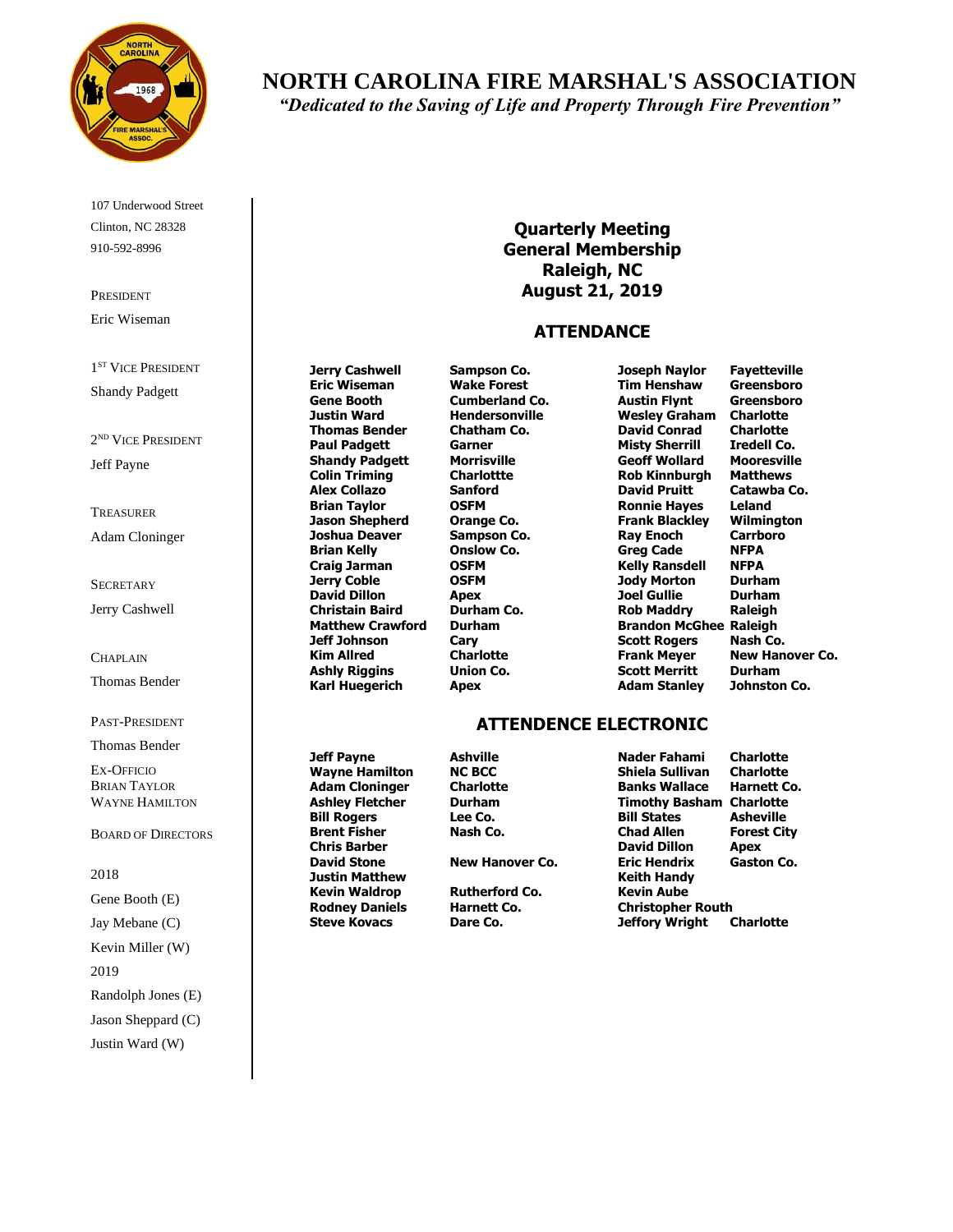# **Quarterly Meeting General Membership Raleigh, NC August 21, 2019**

# **Minutes**

Meeting to called to order at 13:18 by NCFMA President Eric Wiseman.

Invocation by NCFMA Chaplain Thomas Bender.

Welcome and opening remarks by NCFMA President Wiseman

Minutes of the May 24, 2019 meeting in Hendersonville were presented and reviewed. One correction was noted concern the spelling of a name. Motion by Brian Kelly, second by Adam Stanley to accept the minutes. Motion carried.

Treasure's report presented. Motion to accept the report by Frank Meyer, second by Karl Heugerich and the motion was approved.

NCFMA President Eric Wiseman discussed the project addressing a new logo or at least ensuring the existing logo, one of several similar images currently being used is graphically cleaned up to a sharp clean image. President Wiseman reviewed the logos presented in Hendersonville as well as the new logos sent via email to the board on August 20, 2019. Brief discussion was held on the efforts to entertain the idea of a new logo, cleaning up the old original logo, and the need to have only one official logo. Currently we have several renditions of the original Maltese Cross. The logos were displayed to the membership by projector.

Unclaimed Property and Registered Agent. Adam advised the paperwork for the Registered Agent has been mailed on August 20TH. Unclaimed property has been received.

Scholarship Committee projects were discussed:

- Expanding the scholarship by adding a \$1000.00 scholarship for fire service members only.
- Rewriting the applications.
- Changing the amounts and or number of scholarships.

The committee is working on proposals for the board. Discussion held on the topic of Eric Wiseman also presented the thankyou notes received by two of the recipients. **(See Attachments)**.

Annual meeting update. NCFMA President Eric Wiseman advised committee members, Gene Booth, Eric Wiseman and Paul Padgett met on August 17, 2019. The committee discussed potential locations. Several corporate partners have stressed their interest in supporting the endeavor. Discussion was held on the possibility of meeting three times a year and having an annual meeting as the fourth meeting. The idea of partnering with NC School of Government was also discussed.

#### **REPORTS OSFM-Brian**

Brian Taylor discussed:

- The quarterly newsletter that addresses all seven divisions. Brian introduced staff.
- Brian recognized staff from NFPA in attendance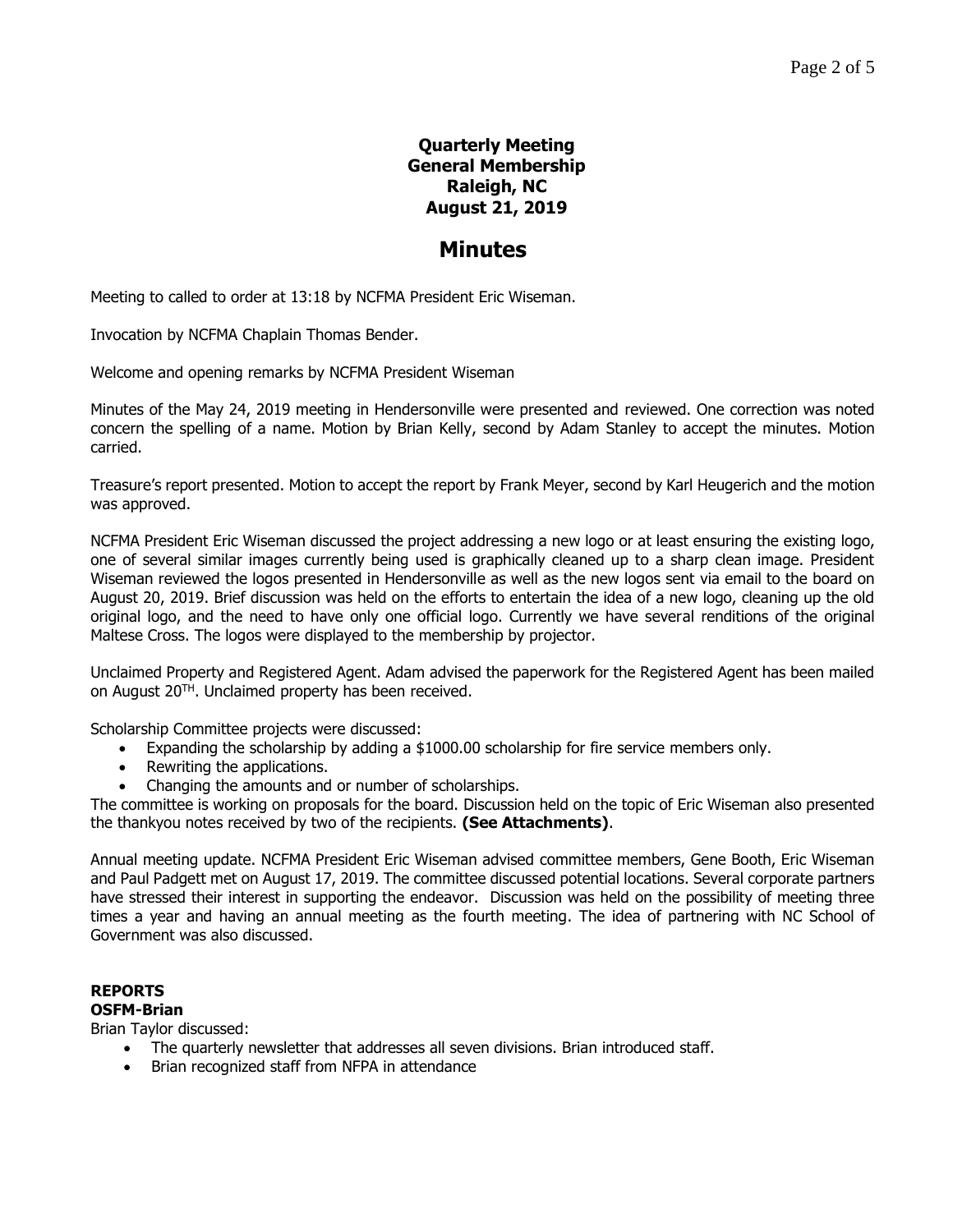- Brian Taylor discussed the statewide smoke detector campaign. 6,600 detectors installed by 130 Departments.
- Fire deaths are down in the state.
- Safe Kids Coalition just celebrated their 25<sup>TH</sup> anniversary.
- Fireworks bill did not make it out of the committee.
- Fire Rescue Commission State weekend at National Fire Academy will be November 22 November 24
- NIFRS data 300 departments across the state did not report as required. OSFM will continue to work on resolving the issue.
- Fire Rescue Training is at full staff.
- Rescue grants opened Aug  $1<sup>st</sup>$ , Fire grant invoices due by Sept 30<sup>TH</sup>
- Discussed the transitions and position changes in the Engineering division.
- Looking at recycling facilities fires and reviewing data across the state to see if additional discussion and or regulation is needed to address the hazard.

# **BCC-Wayne Hamilton**

Fire Code Committee meeting will be held on September 9 2019. BCC meeting is September 10, 2019. Valet Trash collection / House bill and code language do not match keeping an eye on issue

C-7 item on tents that are exempt from Fire Code permit but may need electrical or building permits

D-1 Dealing with allowing day cares on second floor.

D-2 Horizontal assemblies (two hour)

B items concern temporary housing for relief workers.

Brian Taylor announced Cliff Isaac will be new secretary for BCC and discussed some changes with DOI staff on several committees.

Wayne also discussed local fire prevention ordinances and invited local governments to submit them for review prior to submitting to the NC BCC for approval.

# **Greg Cade- NFPA**

Mr. Cade briefly discussed current work on updating various standards and the need for individuals to staff committees. He invited the membership to look at the website to view current issues or topics that are requesting feedback.

# **Kelly Ransdell- NFPA**

Kelly discussed the fire safety summit that will be held in Rocky Mount on November 12, 2019 and in Yadkinville on November 14, 2019. Kelly discussed the work and efforts that had been ongoing regarding the fireworks bill in the State Legislature. Kelly briefly discussed the NC Fire Sprinkler Coalition had been revived.

# **Cert Board-Alex Callazo (See Attachment)**

**CFI Report- Scott Merritt (See Attachment)**

# **Ashley Riggins-COCO**

Indicated the COCO Website is under reconstruction. Briefly discussed the recent activities.

# **Fire Rescue Commission-Paul Padgett**

Meeting was cancelled in July next meeting in October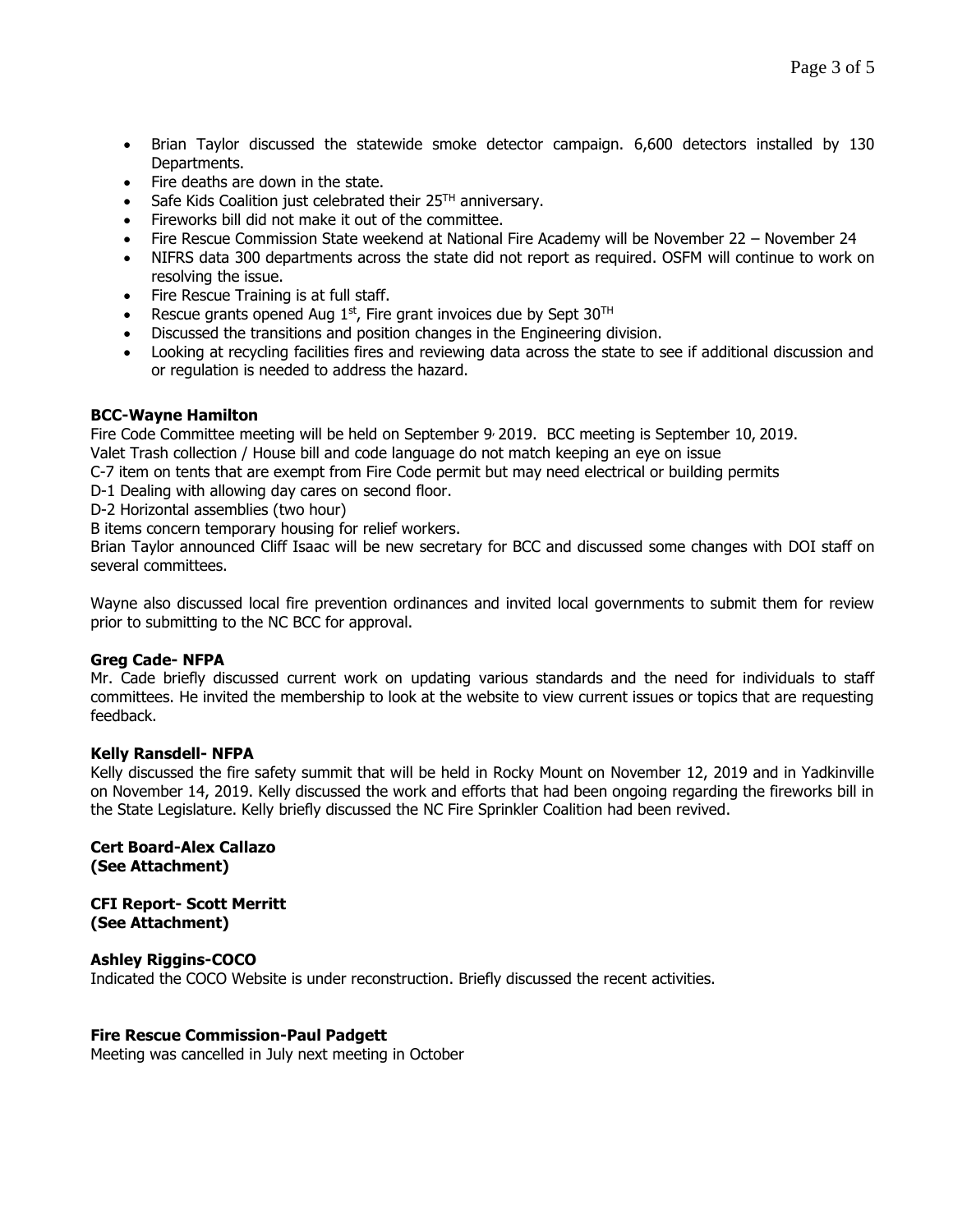# **Qualification- Thomas Bender**

Discussion on comity issue regarding in state and out of state ICC certifications. The board is discussing if the intent of the statute addresses those certificate holders in state as well as out of state. Brian Taylor advised please forward any complaints to OSFM regarding third party testing vendors so issues can be addressed.

Discussion on the most recent passing rate on the level I, II, III exams which have seen improvement and Tom credits this to training. **(See Attachment)**

# **Scholarship Committee-Kile Davis**

NCFMA President Eric Wiseman reported the committee continues to work on several projects as previously discussed.

#### **Education Committee-Jerry Cashwell (See Attachment)**

# **Legislative-Jason Shepherd**

Brian Taylor presented the report for Jason Shepherd Discussed the handout presented on current issues **(see Attachment)** Brian Taylor discussed Valet Trash bill concerns with container size in the bill Licensing for installation of fire protection equipment bill Clarification of grants for reimbursement for response to state properties for extended operations. Bill Rogers commented that HB520 does not cover state employees and does not include bladder cancer.

# **Tech Report- Shandy Padgett**

Brian Kelly from Onslow County discussed the opportunities and discussion on resources that may be useful for the membership. He has been working with Allison to address a survey on the needs of the membership. Allison works with the Fire Chief's association. Brian discussed the need to update our website platform.

# **Code Revision- Colin Triming**

Colin advised the next meeting will be in Greensboro on September 3, 2019.

Discussed the amendment regarding standpipes that has been submitted to BCC. Discussed the corrections regarding fire escapes in the fire code that refers you to Chapter 11 of the fire code that does not exist (clean up wording)

Discussed the temporary housing for relief workers section that will go the BCC Fire Code Committee.

Discussed the ongoing work of looking at the 2018 ICC Fire Code and issues that may need to be addressed in the next NC Fire Code.

# **Nominating- Karl Heugerich presented for Committee Cahir Bill States**

Karl discussed a list of names that have been received for the upcoming elections in November. The committee is continuing to work on the list of candidates to present to the membership in November.

President Eric Wiseman discussed the need to address the boundaries for the Eastern, Central and Western sections of the state. There are currently two maps that have been referenced which differ. The map should be part of the NCFMA Bylaws. An amendment to the bylaws will be presented to the membership.